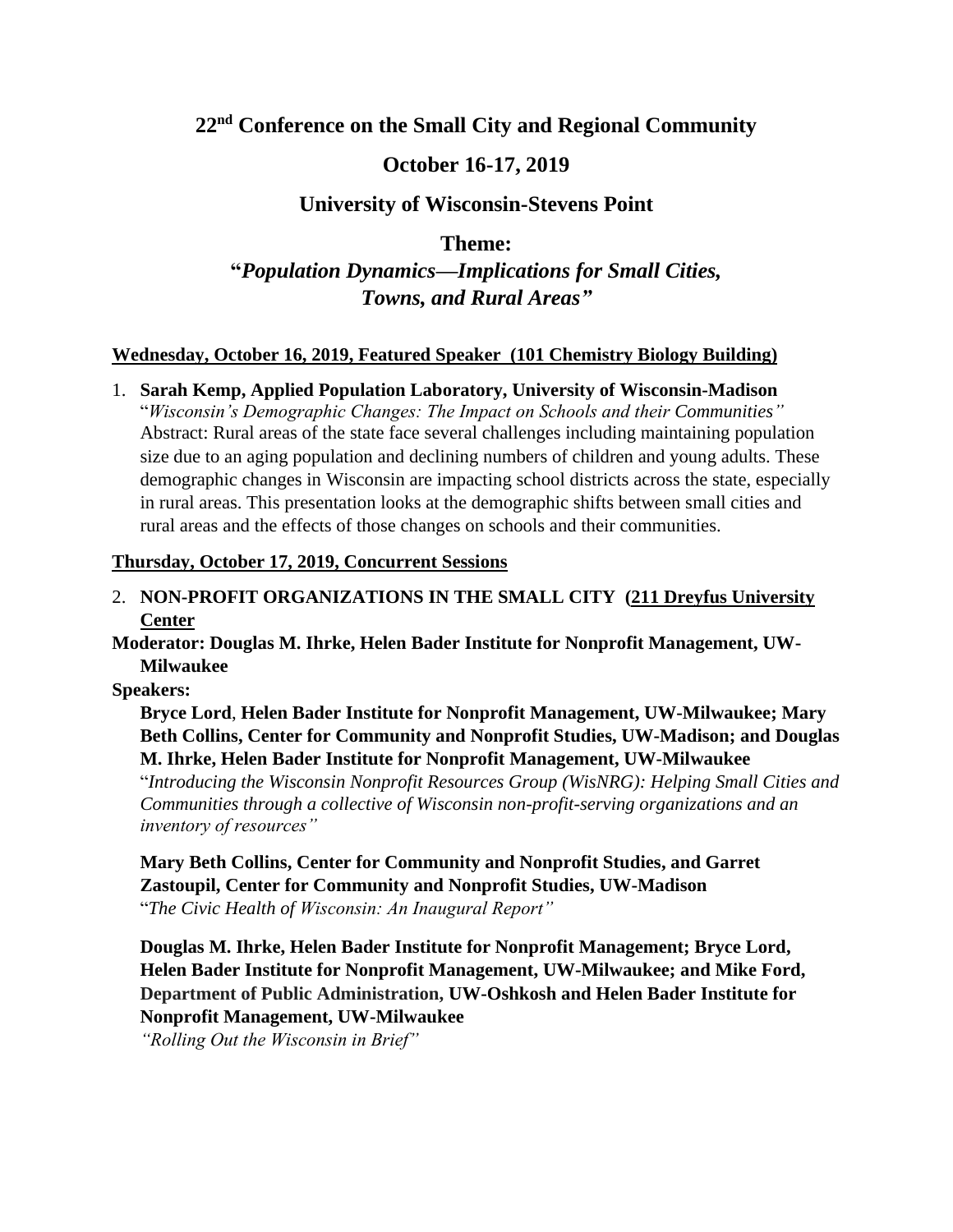3. **LOCAL SERVICES AND MANAGEMENT (Room 374 Dreyfus University Center) Moderator: Sonny Smart, Department of Sociology & Social Work, UW- Stevens Point Speakers:** 

**Edmund M. Henschel, Public & Non-profit Administration, UW-Milwaukee** *"Municipal Shared Service Methodology"*

**Carrie Diamond, Greater Wisconsin Agency on Aging Resources, Inc.** *"Maximizing the Potential of Older Adults in Your Community"*

**Anna Haines, Center for Land Use Education, UW-Stevens Point** *"Social and Physical Planning to House Adults Aging in Place"*

**Margeret M. Bau, Rural Development, U.S. Department of Agriculture, Stevens Point, WI** *"Homecare Cooperatives in Rural Areas: The Example of Wautoma, Wisconsin*"

#### 4. **CANDIDATES AND ELECTIONS IN SMALL CITIES AND TOWNS (Room 378 Dreyfus University Center)**

**Moderator: Saemyi Park, Department of Political Science, UW-Stevens Point Speakers:**

**James Simmons, Department of Political Science, UW-Oshkosh** *"Polarized Wisconsin: The Urban, Suburban, Rural Divide"*

**Dan Hill, Jenny Erickson, Victoria Solomon, and Melissa Kono, Local Government Center, UW-Extension, Madison** *"Recruiting the Next Generation of Elected Leaders"*

#### **Matthew Temitope Adewole, McPherson University, Nigeria; Seriki-Sotayo, Ogun State University, Nigeria; and Adeyemi Temileyi Adewale, Federal Ministry of Foreign Affairs, Abuja, Nigeria**

*"Rolling out Nigerian Politics and the 2019 General Elections: Participation of Internally Persons Displaced by Boko Haram Insurgency"*

### **5. VITALITY AND RESILIENCY IN SMALL CITIES (Room 211 Dreyfus University Center)**

**Moderator: John Shook, Department of Sociology & Criminal Justice, University of Dubuque**

**Speakers:**

**Will Kratt, Associate Principal and Practice Group, ISG La Crosse; Jason Gilman, Director of Planing, Development and Assesment, City of La Crosse; and Danyelle Pierquet, Landscape Architect, ISG, Green Bay**

*"Right Sizing Infrastrcture and Development: Data-driven Decisions for Livable and Financially Sustainable Communities"*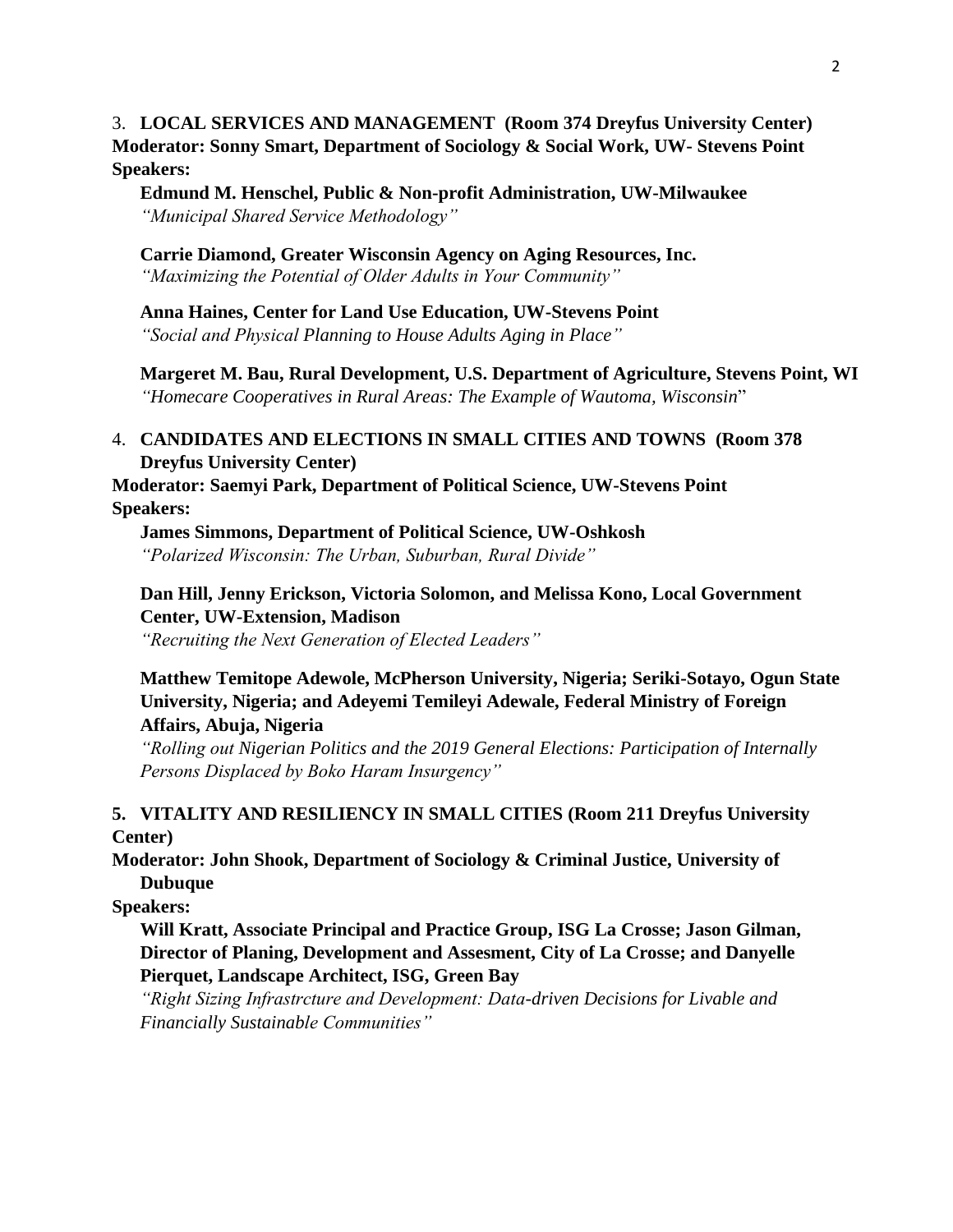#### **Tony Onyishi, Department of Public Administration & Local Government, University of Nigeria, Nsukka, and Obinna Nweke, Department of Public Administration, University of Abuja, Nigeria**

*"Between Identity and Welfare: Neighborhood Watch Associations and Cross-Cultural Civic Solidarity in the Coal City, Enugu"*

**Amy Wiza, Stevens Point-Esteli, Nicaragua Sister City Project; Anton Anday, Stevens Point-Rostov Veliki, Russia Sister City Project; Leon Ostrowski, Stevens Point-Gulz, Poland Sister City Project; Aaron Kadoch, School of Design, UW-Stevens Point** *"The Central Wisconsin Cultural Commons: Building Community and International Relations"*

**6. HEALTH CARE IN SMALL CITIES AND RURAL AREAS (Room 374 Dreyfus University Center)**

**Moderator: Edward J. Miller, Center for the Small City, UW-Stevens Point Speakers:**

#### **Jaime Collins, Communications and Marketing, Southwest Health Center, and John Grummel, Department of Political Science, Upper Iowa University**

*"An Assessment of Community Health Needs Assessment? (CHNA): Implementation Related to Building Capacity for Sexually Marginalized Individuals within Rural Healthcare Organizations"*

**Casper G. Bendixsen, National Farm Center, Marshfield Clinic Research Institute, Marshfield, WI***"Raising Rural Communities' Risk Conscientious: Leveraging Fire and EMS in Preventing Agricultural Injury and Death*"

**Edward J. Miller, Center for the Small City, UW-Stevens Point**

*"Potential Consequences of Small City and Rural Area Physician Shortages"*

### **7. ETHNIC DIVERSITY (Room 378 Dreyfus University Center)**

**Moderator: Ismaila Odogba, Department of Geography & Geology, UW-Stevens Point Speakers:**

**Halyna Lemekh, Department of Sociology & Criminal Justice, St. Francis College, New York City**

*"Palisades Park, New Jersey: 'Immigrification' of an American Town"*

### **Melissa Kono, Community, Natural Resources, & Economic Development, UW-Extension, Madison**

*"Latino Immigration and Downtown Development: A Case Study of Abbotsford and Arcadia, WI"*

# **Maggie Boem-Jordan, Department of Sociology & Social Work, UW-Stevens Point**

*"English or Espanol? Latino Immigrants' English Proficiency and Migration Patterns"*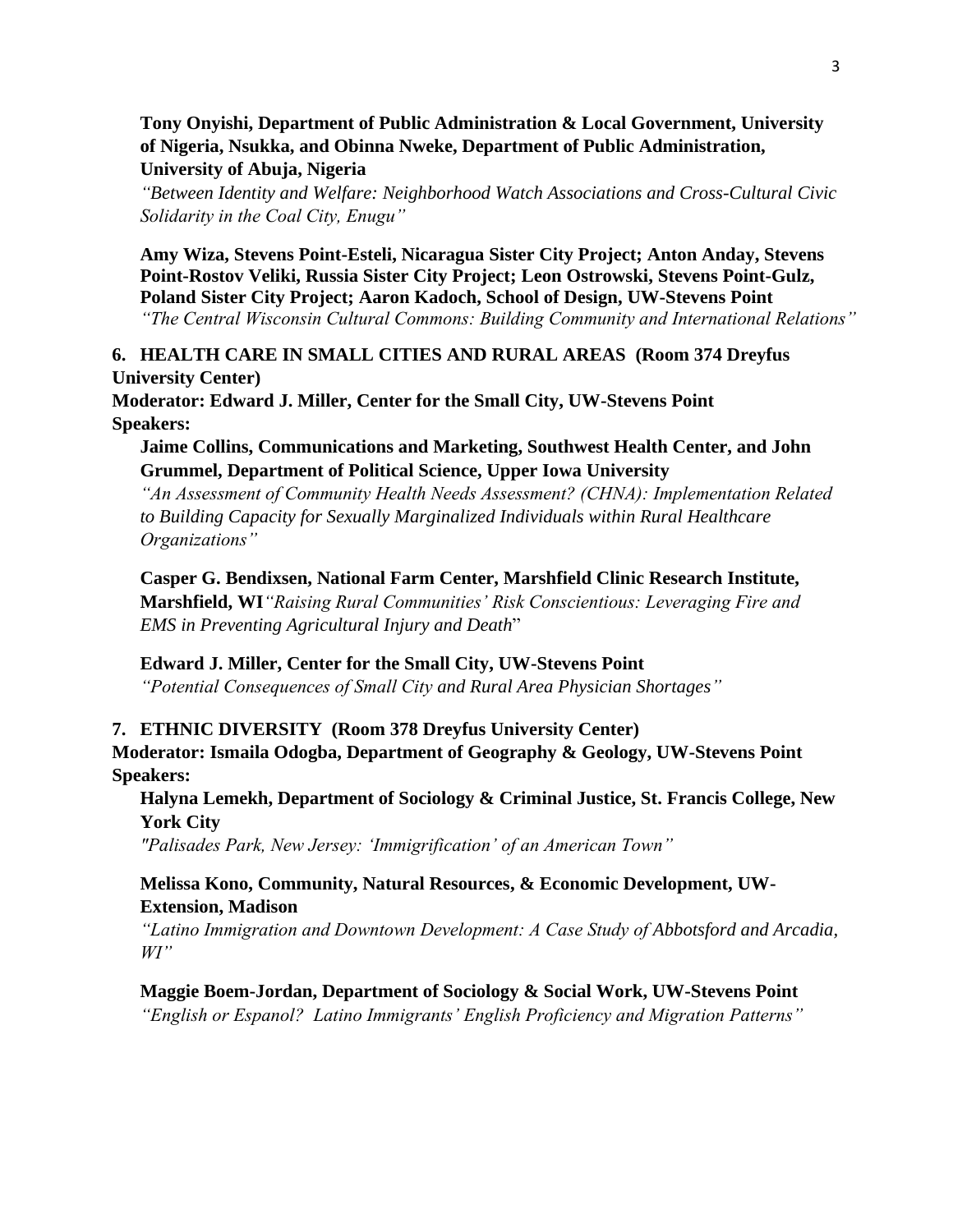### **Matthew Temitope Adewole, McPherson University, Nigeria; and Seriki-Sotayo, Ogun State, Nigeria**

*"Rolling out Impact of Herdsmen Activities on Population Dynamics of Selected Small Towns in Nigeria"*

# **8. LOCAL GOVERNANCE – COUNCILS, COURTS, AND SCHOOLS (Room 211 Dreyfus University Center)**

**Moderator: James Simmons, Department of Political Science, UW-Oshkosh Speakers:**

**Douglas M. Ihrke, Helen Bader Institute for Nonprofit Management, UW-Milwaukee; Michael Ford, Department of Public Administration, UW-Oshkosh; and Brian Cherry, Northern Michigan University**

*"Understanding Different Types of Conflict Experienced by Council Members in Small Communities in Wisconsin"*

**Scott Letteney, Public Administration, UW-Milwaukee and City Attorney, Racine, WI; and Douglas Ihrke, Helen Bader Institute for Nonprofit Management, UW-Milwaukee** *"Understanding the Attitudes and Beliefs of Wisconsin Municipal Judges in Small Communities"*

**Michael R. Ford, Department of Public Administration, UW-Oshkosh, and Douglas M. Ihrke, Helen Bader Institute for Nonprofit Management, UW-Milwaukee** *"What's Unique About Rural Charter Schools?"*

# **9. ISSUES AND POLICY CONCERNS IN SMALL TOWNS AND RURAL AREAS. (Room 374 Dreyfus University Center)**

**Moderator: Anna Haines, Center for Land Use Education, College of Natural Resources, UW-Stevens Point**

**Speakers:**

### **David Helpap, Department of Public & Environmental Affairs, UW-Green Bay**

*"Public Management in Rural Local Governments: An Assessment of Institutional Differences and Implications"*

### **Gaylene Rhoden, Administrator, Town of Rib Mountain, WI**

*"The Consolidation of Municipal Services: SAFER"*

#### **Robert Enright and David Chunyu, Department of Sociology & Social Work, UW-Stevens Point**

*"Growth and Decline of Young Adult Populations in Wisconsin Urban and Rural Counties"*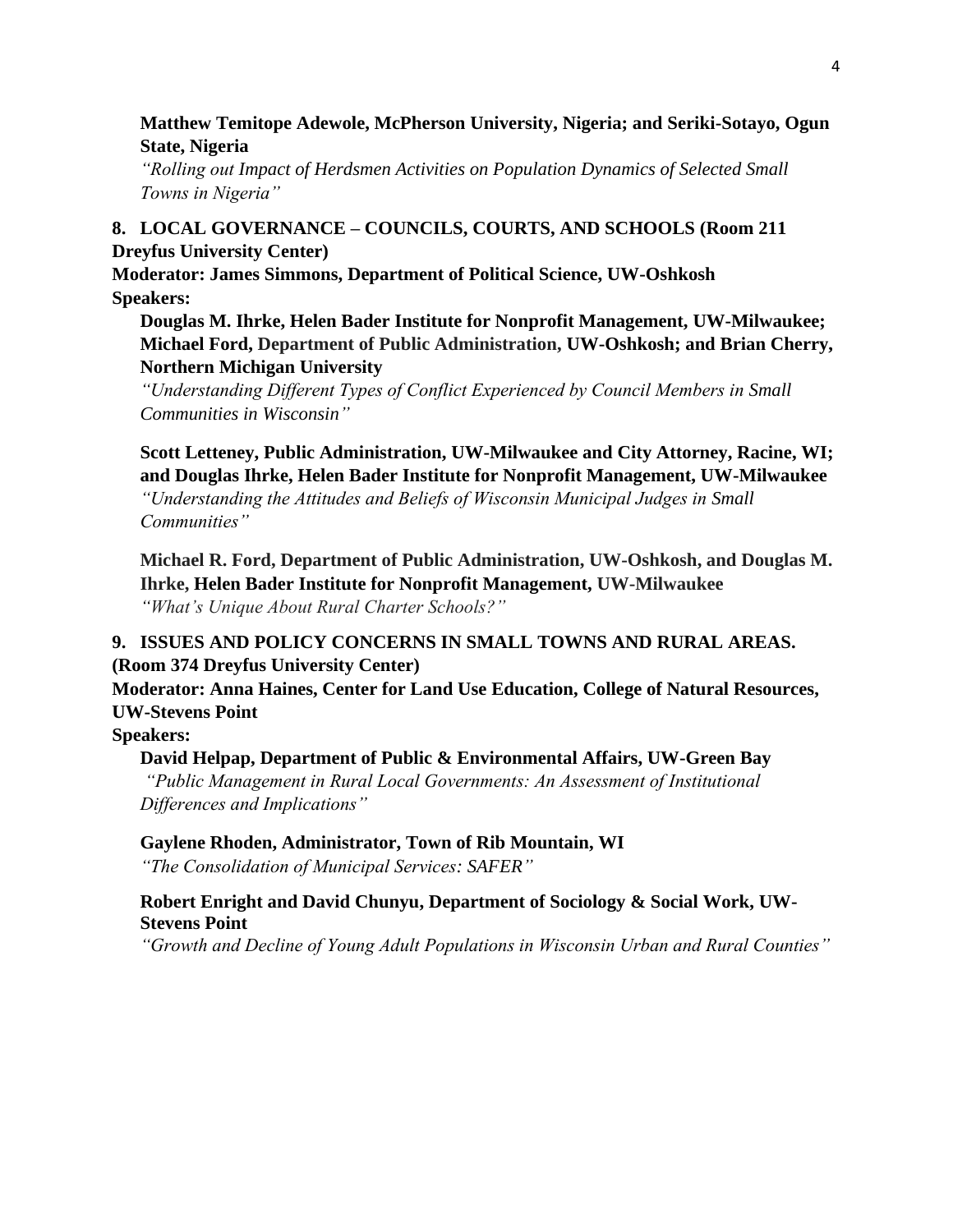### **10. ENVIRONMENT, SUSTAINABILITY, AND CLIMATE CHANGE (Room 378 Dreyfus University Center)**

**Moderator: Brad Mapes-Martin, Department of Political Science, UW-Stevens Point Speakers:**

**Ben Greuel, Wilderness Society's Arctic Refuge Campaign, Milwaukee Wisconsin** *"The Fight for the Artic Refuge: Impacts to Indigenous Rights and Sustainability in* 

*America's Serengeti"*

**Krishna Roka, Department of Sociology & Criminal Justice, Winona State University**  *"Small Cities and Climate Change: How the Bottom-up Approach Might Work in the United States"*

### **Aaron Kadoch, School of Design, and Bo DeDeker, School of Businesss and Economics, UW-Stevens Point**

"*RuralPlex—A Sustainable Concept for Central Wisconsin: Presenting A New Paradigm in Municipal Management to Meet the Sustainable Needs of Growing Populations and Eco-Citizenship"*

# **11. CENTRAL WISCONSIN MAYORS: A PANEL DISCUSSION ON CONTEMPORARY ISSUES (Room 378)**

**Moderator: Edward J. Miller, Center for the Small City, UW-Stevens Point Panelists:** 

**Robert B. Mielke, Mayor, Wausau, WI Zach Vruwink, Mayor, Wisconsin Rapids, WI Mike Wiza, Mayor, Stevens Point, WI**

# **12. SOCIAL INEQUALITY AND POVERTY (Room 211))**

**Moderator: David Chunyu, Department of Sociology & Social Work, UW-Stevens Point Speakers:**

### **Duane Greuel, Operation Bootstrap, Stevens Point, WI**

*"Finding Community Support When You Lose Your Personal Support: The Operation and Importance of a Community Food Pantry"*

**Lois Lawler and Mary Ann Krems, League of Women Voters, Stevens Point, WI** *"A Study of Poverty in a Small City: The Case of Stevens Point, Wisconsin"*

## **Brad Casselberry, University Archives, UW-Stevens Point; Doug Miskowiak, GIS Center, UW-Stevens Point**

*"Iidentifying Immigration Settlement Trends in Stevens Point Using Historical Census Data"*